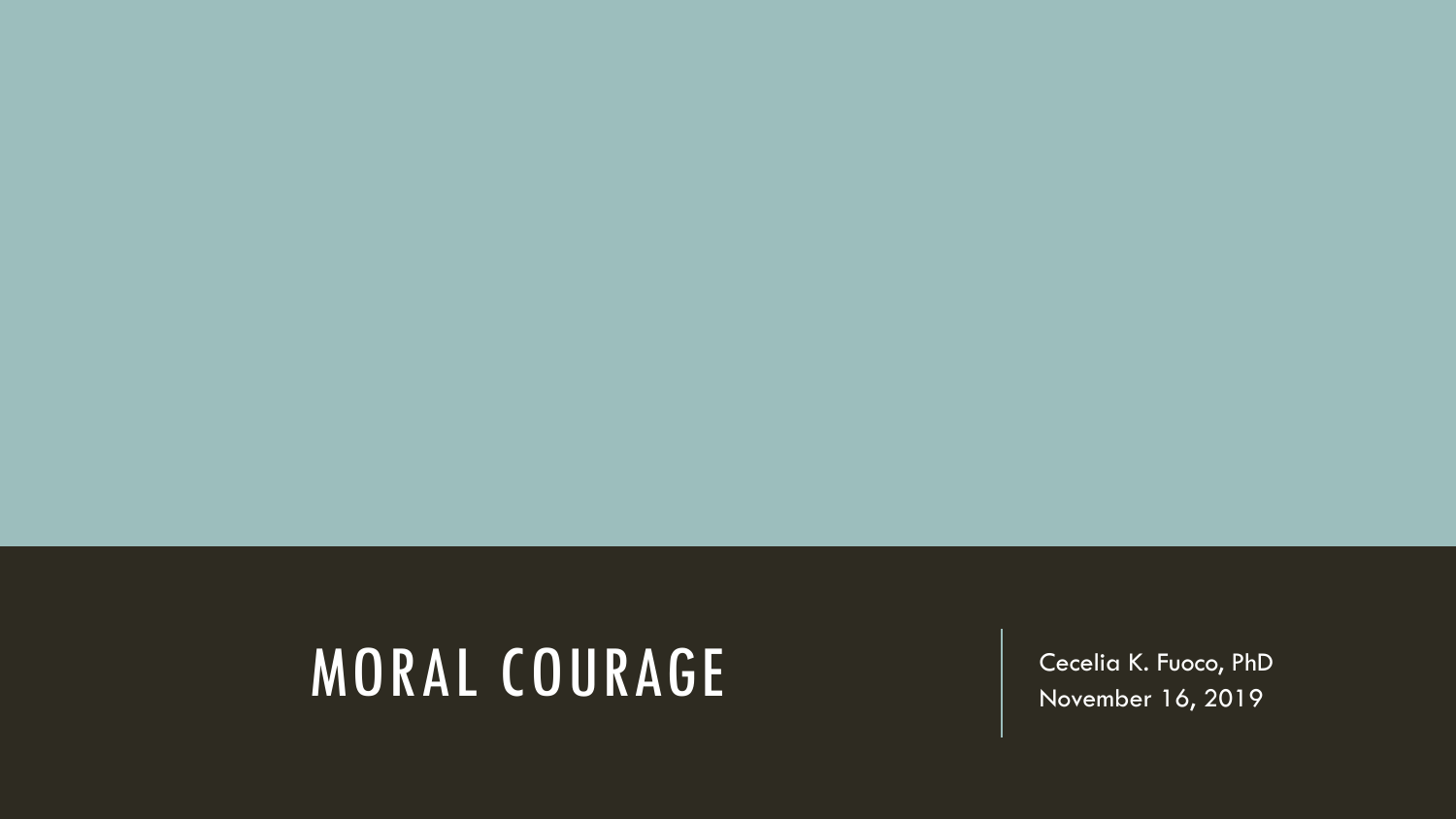#### PURPOSE

The purpose of this study was to provide insight into how moral courage was practiced among public middle and high school librarians and to what extent perceived self-efficacy related to moral courage.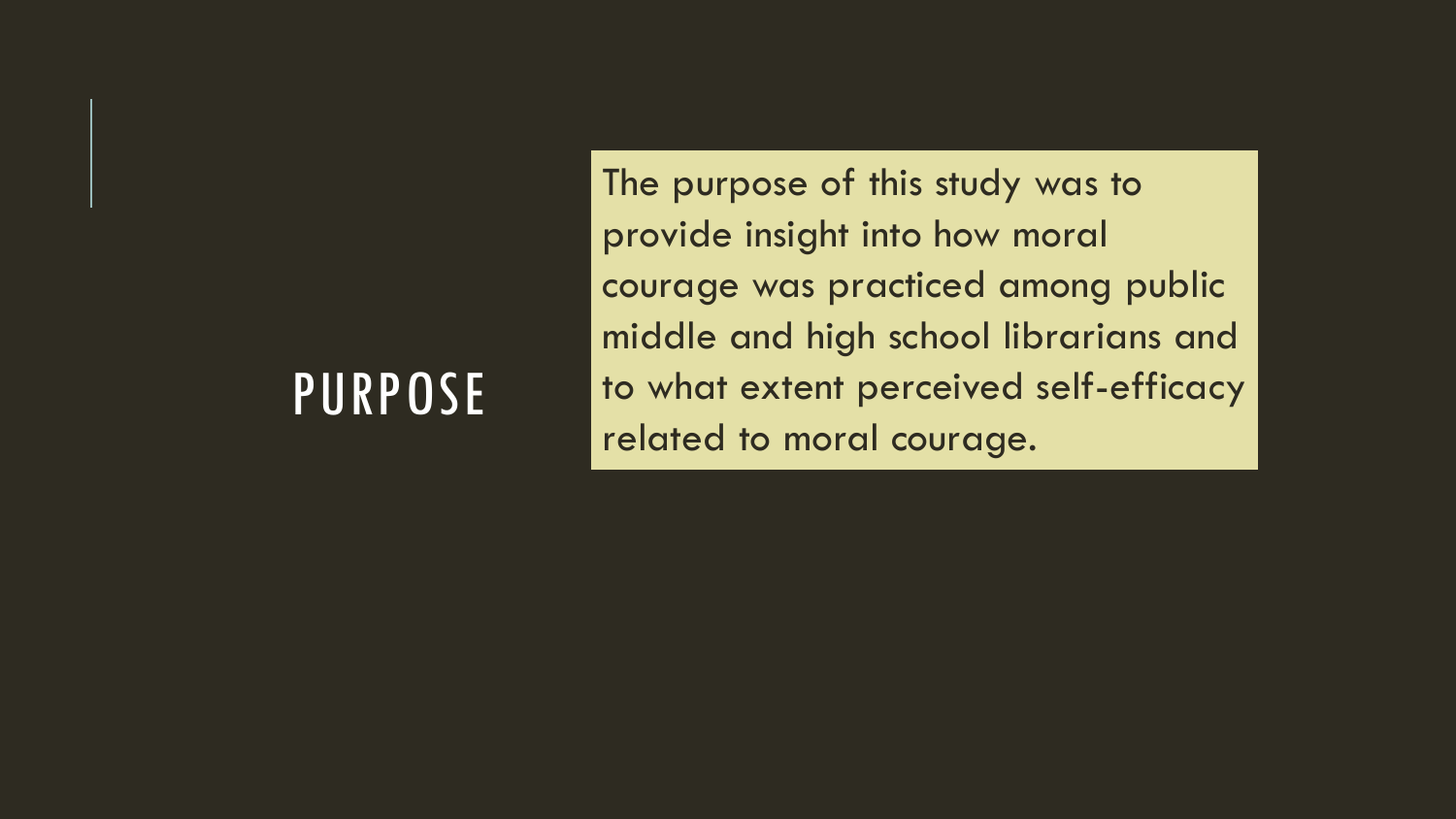#### UNDERLYING RESEARCH QUESTIONS

What is the school librarian's perception of ability to succeed in specific library related situations or accomplishing library related tasks?

When confronted with an ethical dilemma that causes the school librarian to be fearful or anxious, what action is taken despite associated risks?

How might gender influence the practice of moral courage?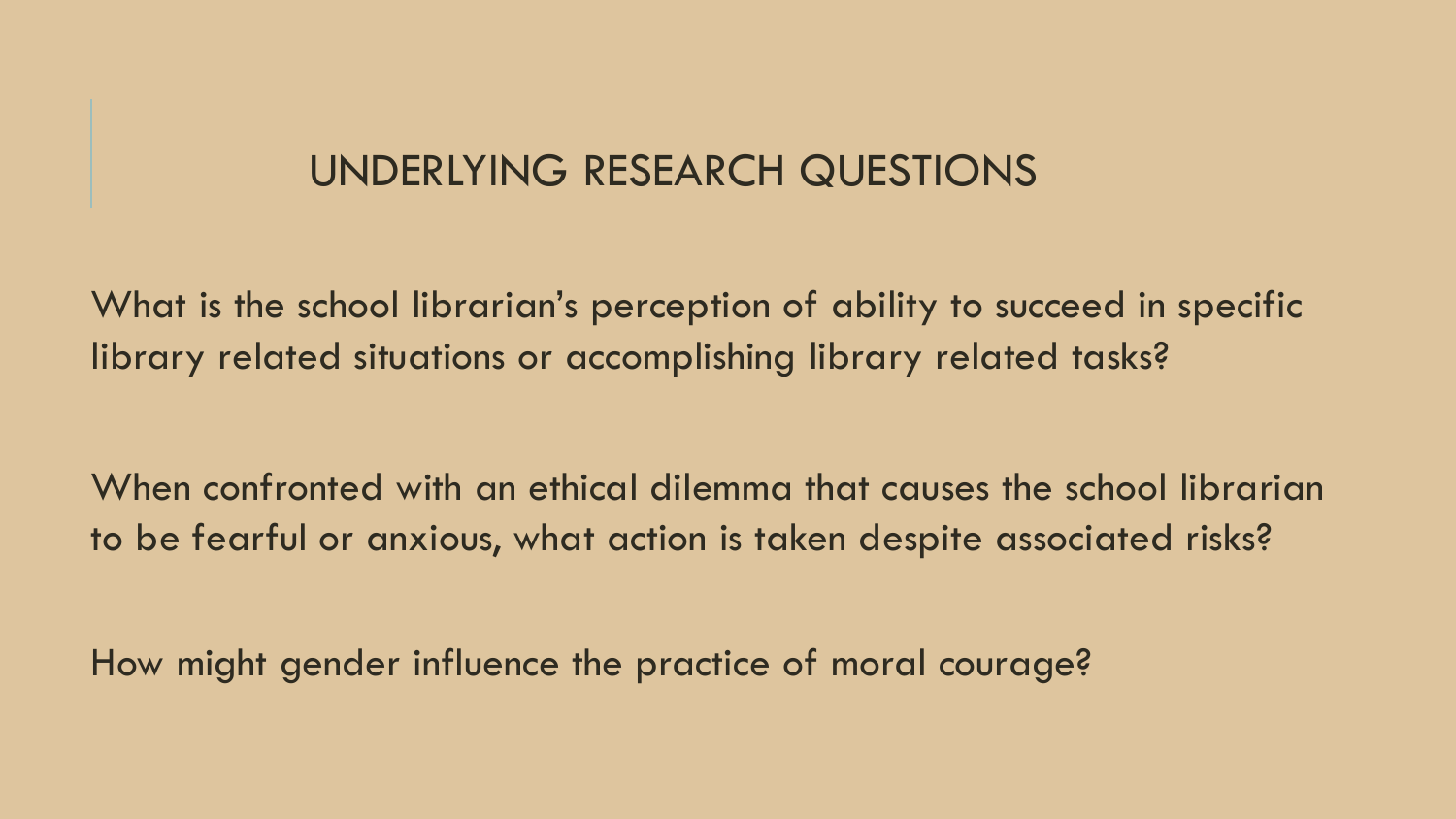# LITERATURE REVIEW | Code of Ethics

The Moral in Moral Courage Self-efficacy Gender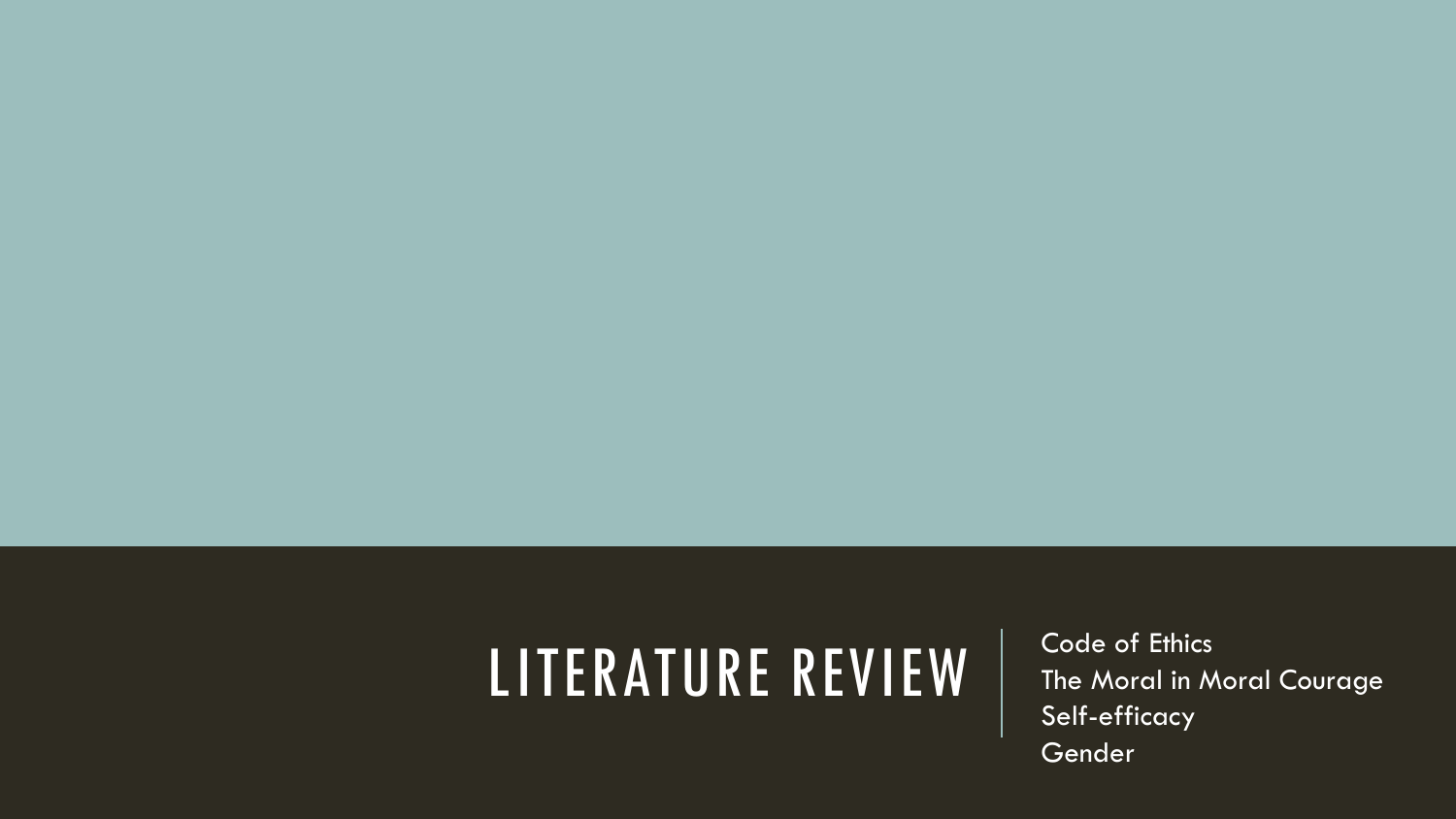#### METHODOLOGY









QUALITATIVE SEMI- STRUCTURED INTERVIEWS

12 PUBLIC HIGH **SCHOOL** LIBRARIANS

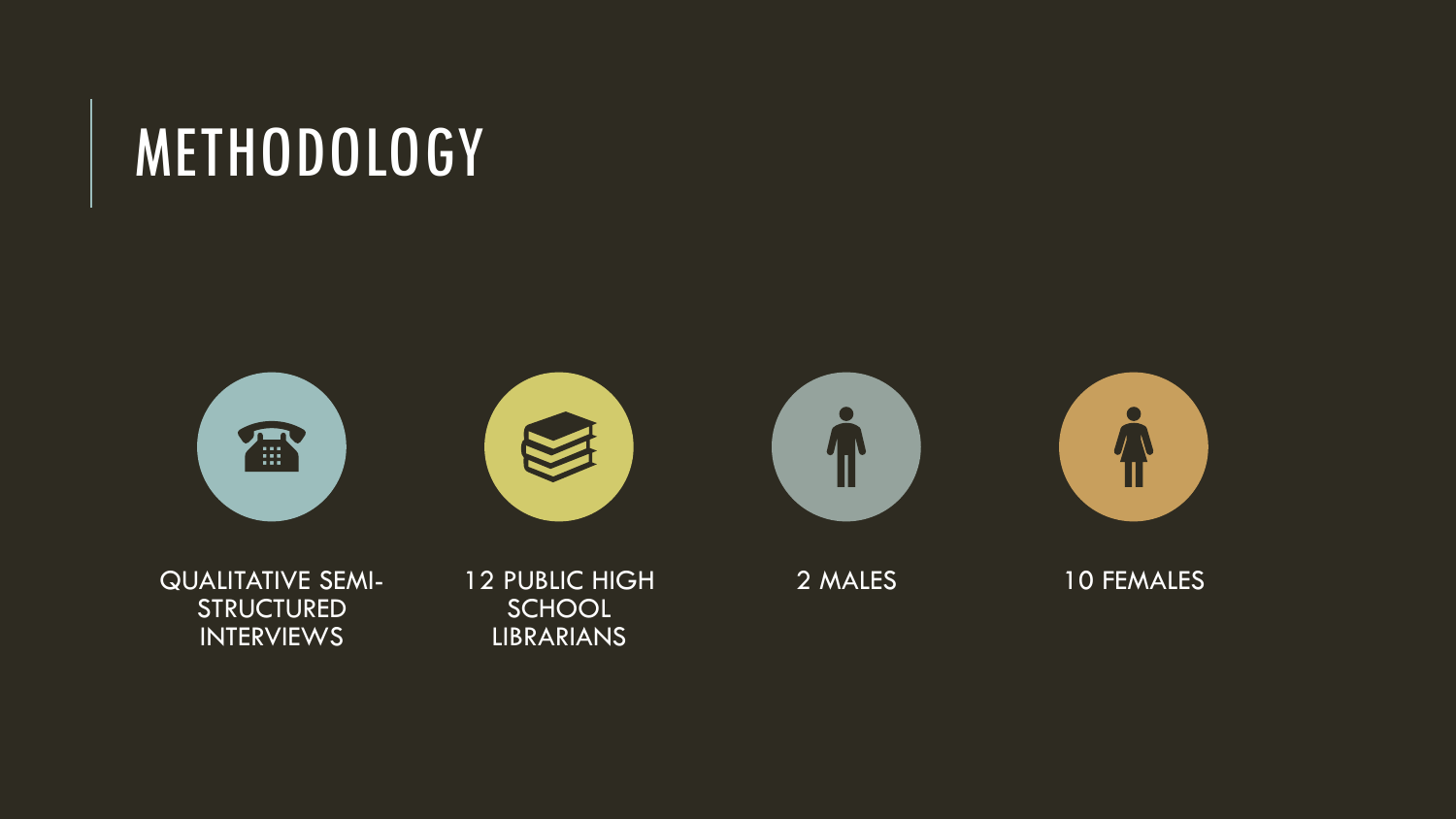| Librarian      |                                     |   | <b>Shared</b>  |                     | Awareness of ALA's code of         |  |
|----------------|-------------------------------------|---|----------------|---------------------|------------------------------------|--|
|                | identification Grades served Gender |   |                | duties Tenured      | ethics                             |  |
| F1             | $9th - 12$                          | F | No.            | <b>Yes</b>          | Yes.                               |  |
| F <sub>2</sub> | $7th - 8th$                         | F | N <sub>0</sub> | Yes                 | Yes                                |  |
| F <sub>3</sub> | $9th - 12th$                        | F | No.            | <b>Yes</b>          | Yes                                |  |
| F <sub>4</sub> | $9th - 12th$                        | F | N <sub>0</sub> | Yes                 | Somewhat. I don't look at it often |  |
| M <sub>5</sub> | $7th - 12th$                        | M | No.            | <b>Yes</b>          | Vaguely familiar                   |  |
| F <sub>6</sub> | $9th - 12th$                        | F | <b>Yes</b>     | Yes                 | I know it exists                   |  |
| F7             | 9th - 12th                          | F | N <sub>0</sub> | Yes                 | Yes, I am                          |  |
| F <sub>8</sub> | $9th - 12th$                        | F | <b>Yes</b>     | Yes                 | <b>Vaguely</b>                     |  |
| F <sub>9</sub> | $8th - 9th$                         | F | N <sub>0</sub> | Yes                 | Yes. Not super familiar with them  |  |
| F10            | $9th - 12th$                        | F | <b>Yes</b>     | <b>Yes</b>          | <b>Yes</b>                         |  |
| F11            | $PreK - 12th$                       | F | N <sub>o</sub> | $\overline{\rm No}$ | I've read it, yes                  |  |
| M12            | $8th - 12th$                        | M | No             | $\overline{\rm No}$ | I'm familiar with it               |  |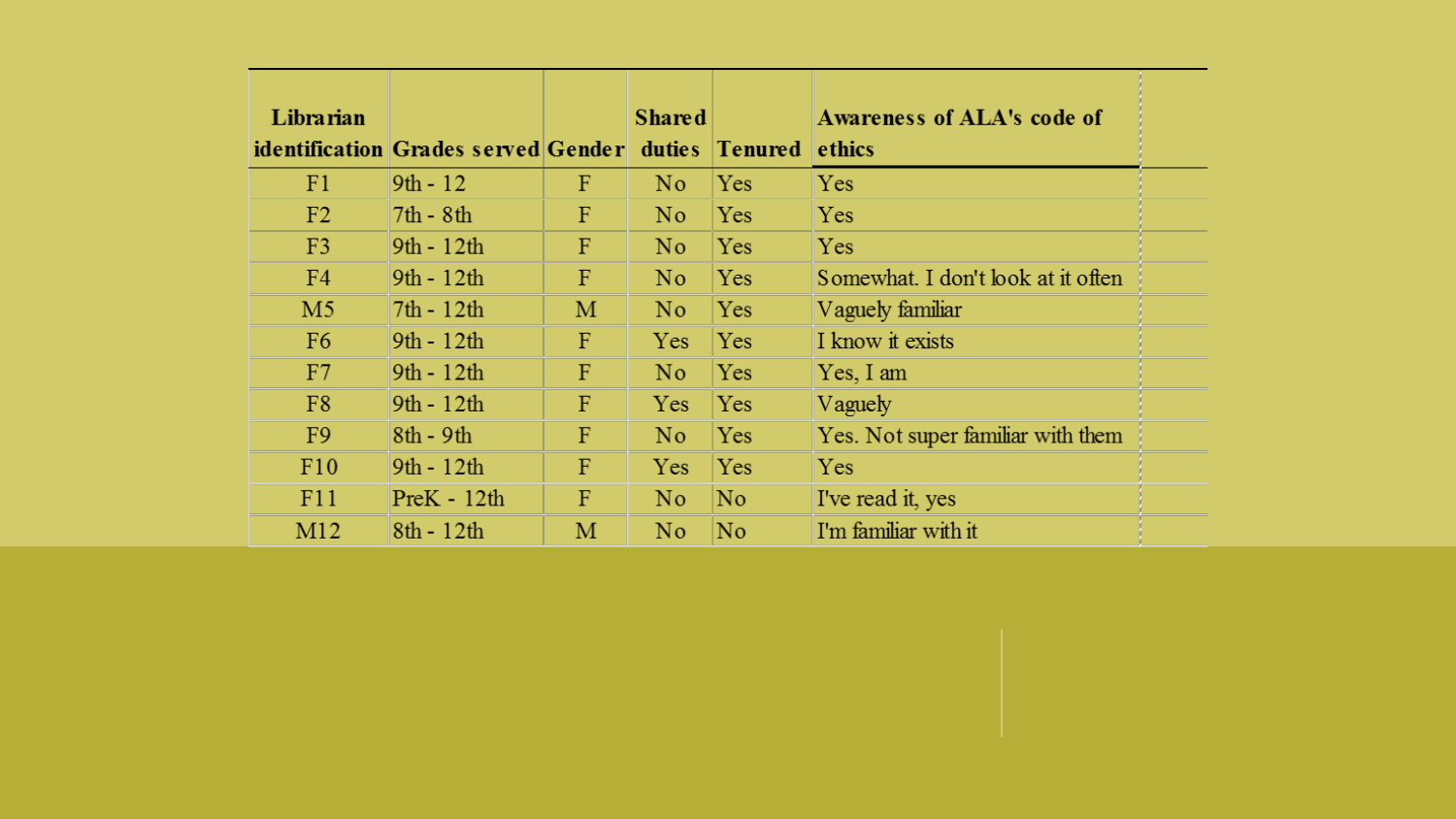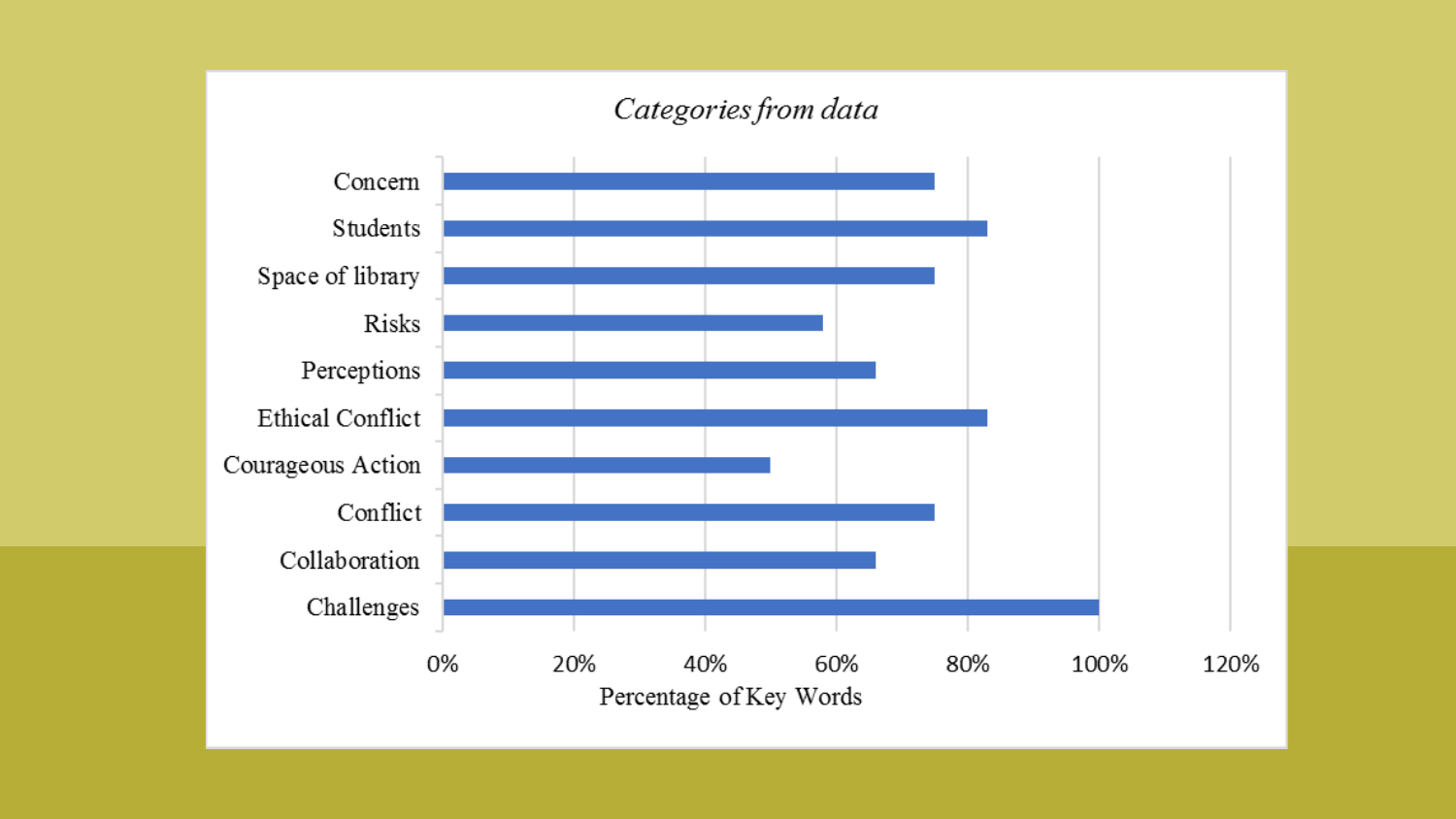#### CHALLENGES FOR SCHOOL LIBRARIANS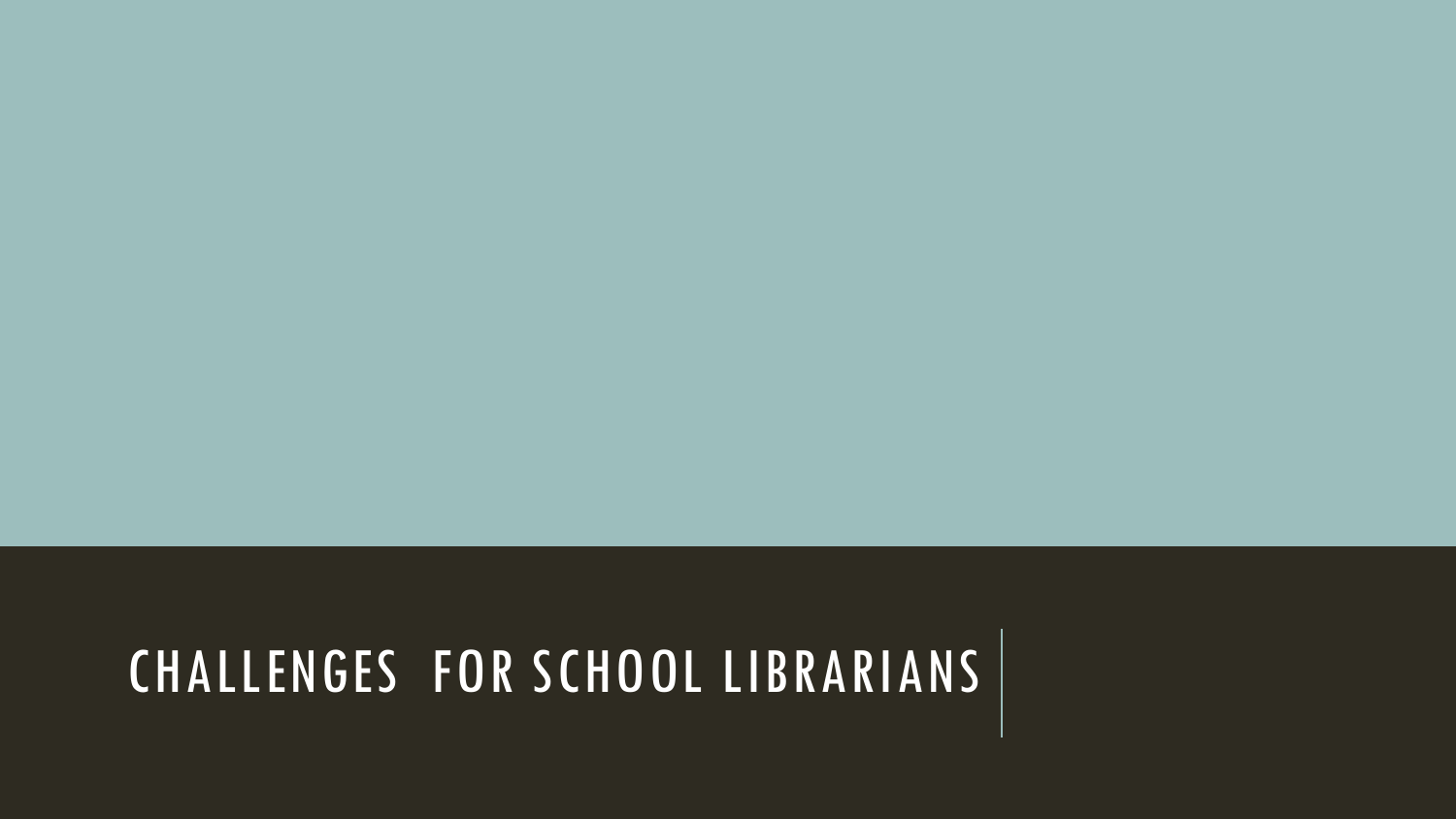

## GENDER AND COMMUNICATION

A surprise finding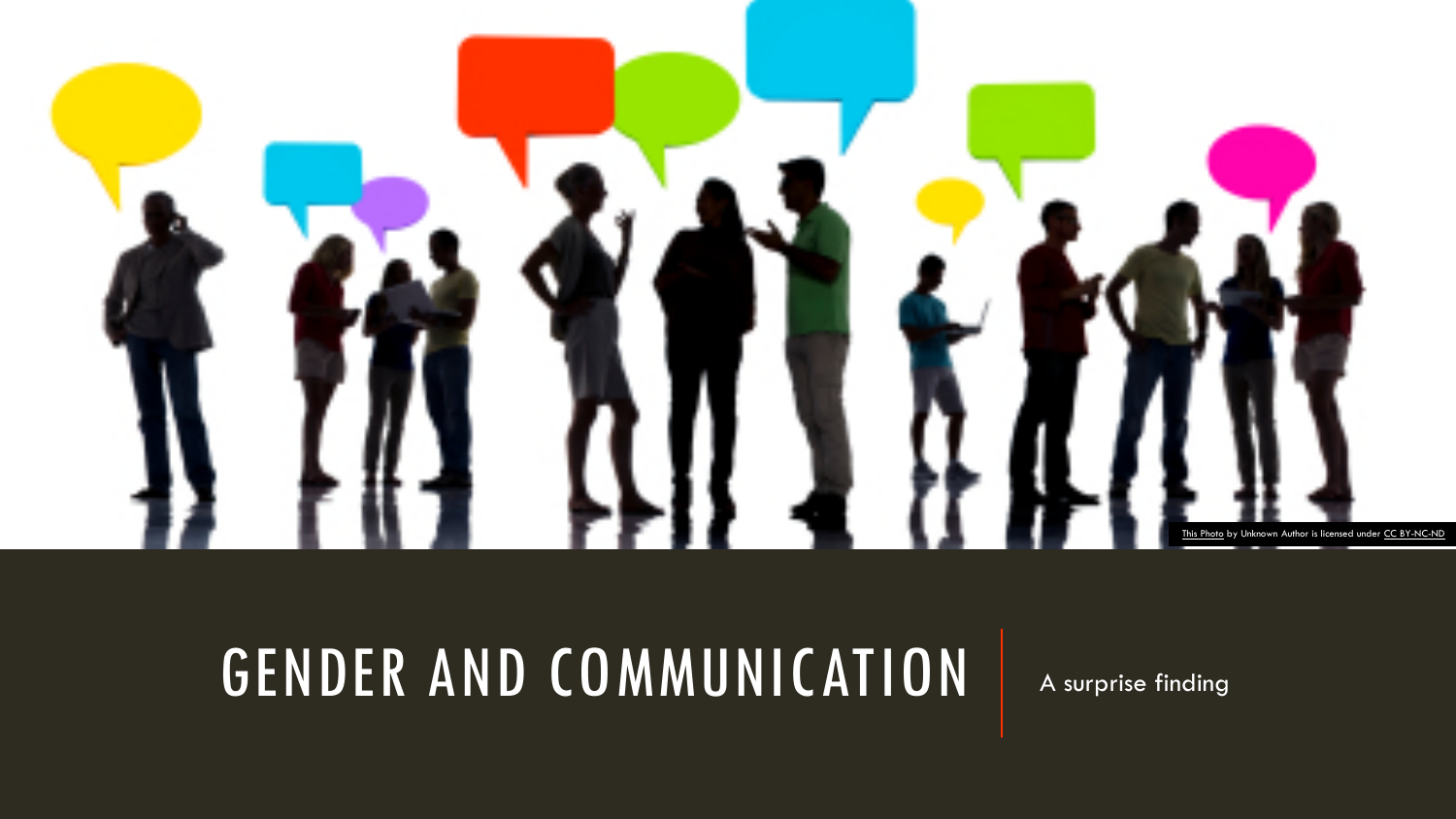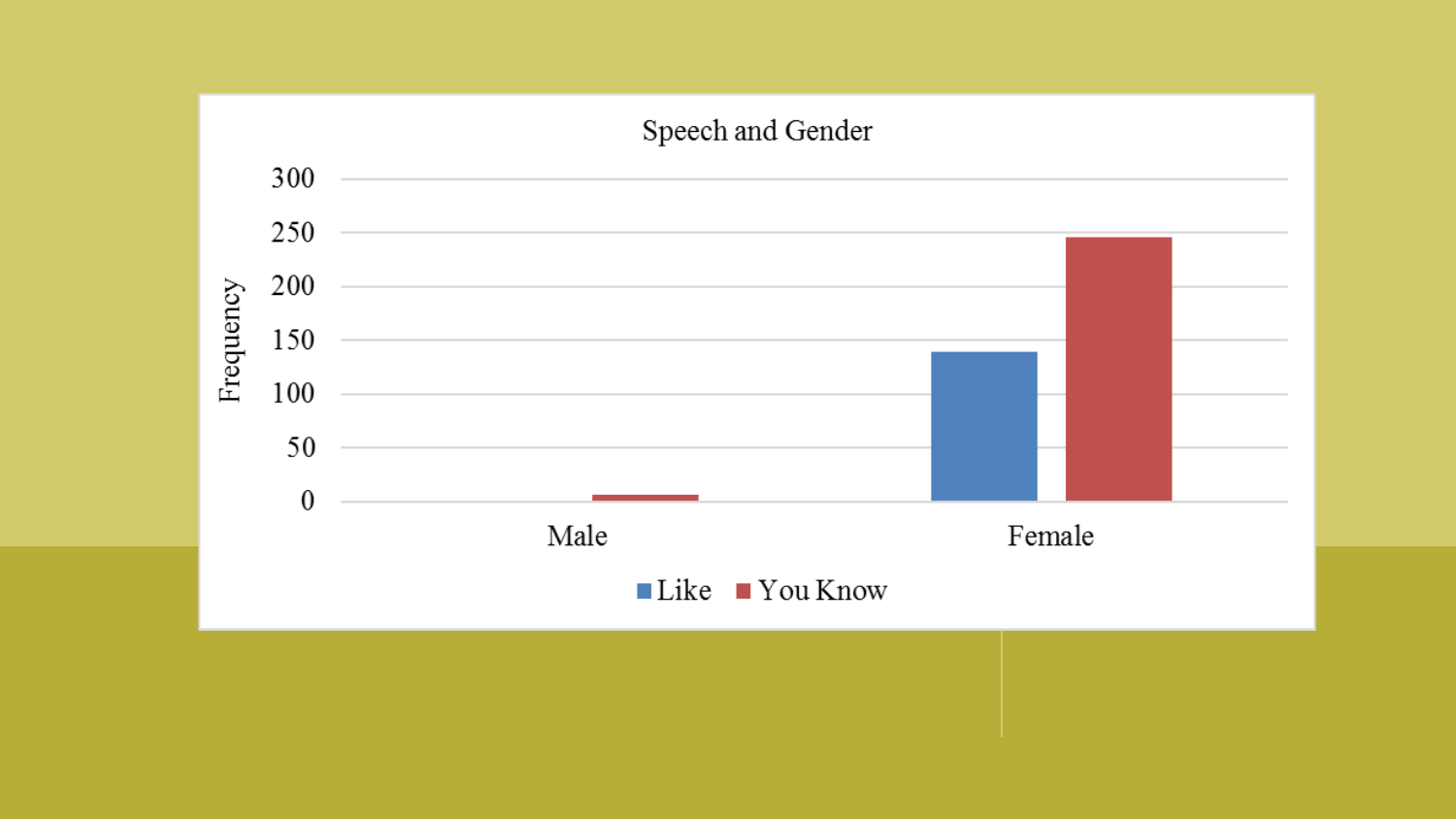### FINDINGS

- \* The librarian is an autonomous agent
- \* The librarian is a subordinate agent
- \* The librarian is a resilient agent
- \* The librarian is a moral agent
- \* The librarian is a nurturing agent

Five universal virtues were present among those librarians who practiced moral courage.

- 1. Compassion
- 2. Honesty
- 3. Justice
- 4. Respect
- 5. Responsibility